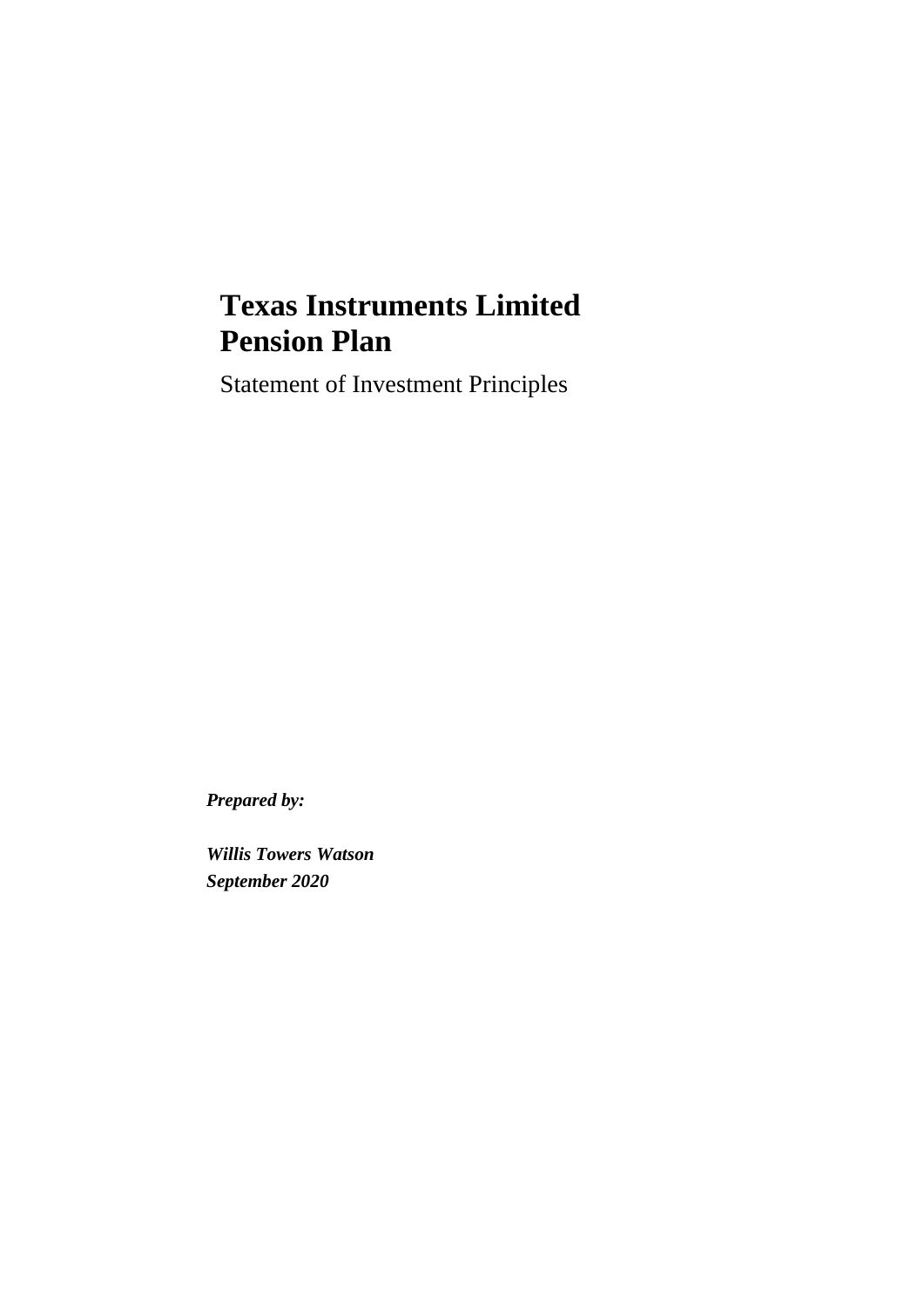## **Statement of Investment Principles**

## **Texas Instruments Limited Pension Plan**

| <b>Section</b><br>Page |                                                              |    |
|------------------------|--------------------------------------------------------------|----|
|                        | Introduction                                                 | 1  |
| 2                      | Division of Responsibilities                                 | 3  |
| 3                      | Current Investment Principles – Defined Benefit Section      | 6  |
| 4                      | Current Investment Principles – Defined Contribution Section | 11 |
| 5                      | <b>Risk Management</b>                                       | 13 |
|                        |                                                              |    |
| <b>Appendices</b>      |                                                              |    |
| A                      | <b>Current Investment Manager Structure</b>                  | 15 |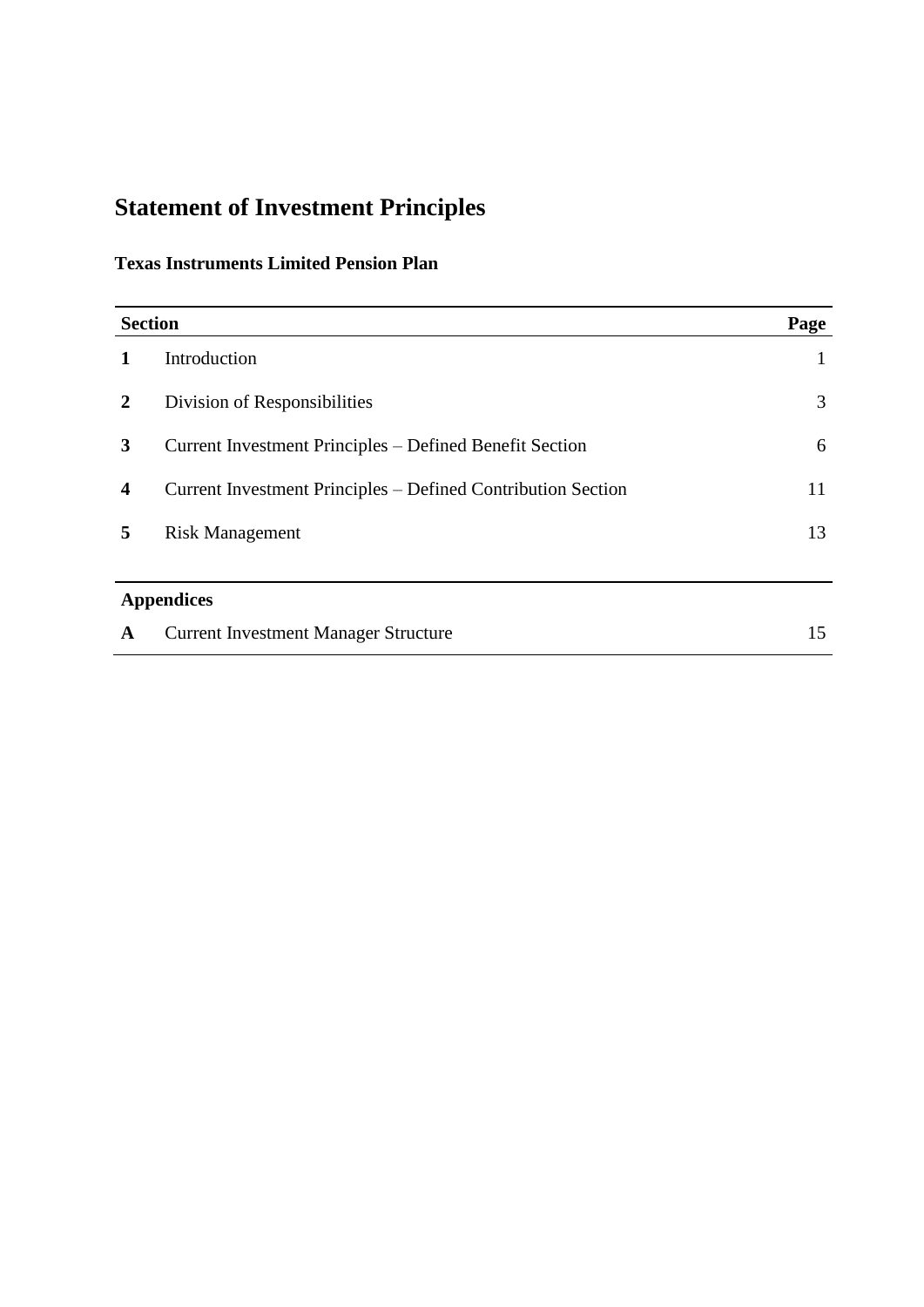# Introduction

1.1 This document describes the principles currently adopted by the Trustees of the Texas Instruments Limited Pension Plan ("the Plan").

#### **Fund Details**

1

1.2 The Plan operates for the exclusive purpose of providing retirement benefits and death benefits to Fund members and their dependants.

#### **Pensions Act 1995**

- 1.3 Under the Pensions Act 1995 (the Pensions Act, updated 2004), Trustees are required to prepare a statement of the principles governing investment decisions. This document contains that statement.
- 1.4 Prior to the preparation of this document, the Trustees consulted with Texas Instruments Ltd ("the Company") and the Trustees will consult the Company before revising this document. However, the ultimate responsibility for determining investment policy lies solely with the Trustees.
- 1.5 When establishing their investment policy, the Trustees sought advice from the Plan's actuarial and investment advisers, Towers Watson Limited ("Willis Towers Watson"). The Trustees will review this policy periodically, in consultation with their advisers, or where the Trustees think a review is needed for other reasons.
- 1.6 In setting their policy the Trustees had regard to the requirements of the Pensions Act concerning diversification of investments and suitability of investments and the Trustees will consider those requirements on any review of this document or any change in their investment policy. The Trustees will refer to this document where necessary to ensure that they exercise their powers of investment so as to give effect to the principles set out in it as far as is reasonable.

#### **Financial Services and Markets Act 2000**

1.7 In accordance with the Financial Services and Markets Act 2000, the Trustees will determine general investment policy, but will delegate day-to-day responsibility for selection of specific investments, and determining the proportion of the Plan invested in the various asset classes, to an appointed Investment Manager or Managers, which may include an insurance company or companies. The Investment Manager shall provide the skill and expertise necessary to manage the investments of the Plan competently.

#### **The Occupational Pension Schemes (Investment) Regulations (2005)**

1.8 The Trustees ensure that, in aggregate, the Plan's portfolio is consistent with the policies set out in this Statement, in particular those required under regulation 2(3)(b) of the Occupational Pension Schemes (Investment) Regulations (2005). The Trustees will also ensure that the investment objectives and guidelines of any particular pooled vehicle are consistent with their policies, where relevant to the mandate in question. Where segregated mandates are used, the Trustees will use their discretion, where appropriate, to set explicit guidelines within the Investment Management Agreement to ensure consistency with the Trustees' policies, where relevant to the mandate.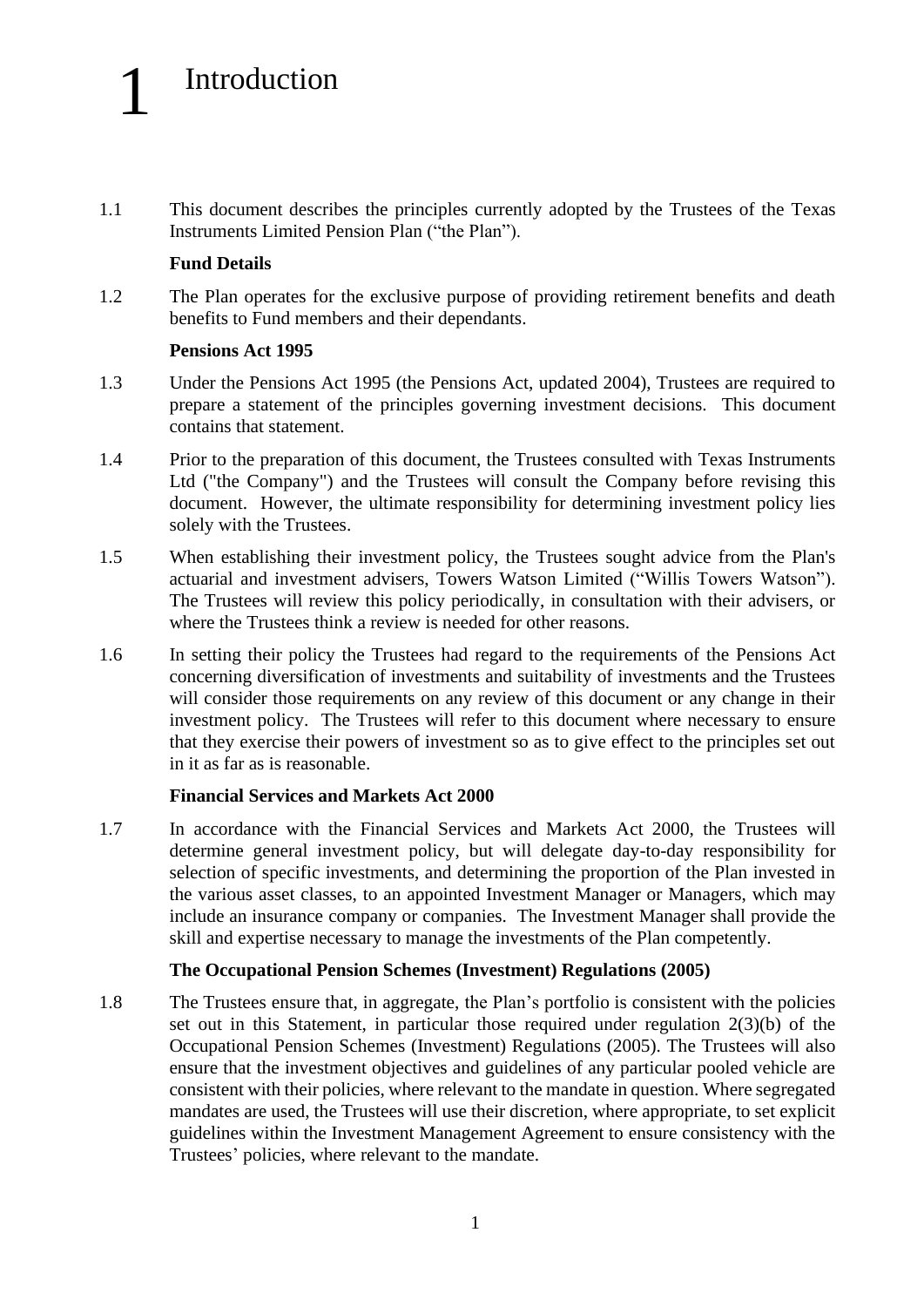#### **Myners Principles**

1.9 The Myners Principles makes a number of recommendations for the governance, investment and monitoring of the Plan's assets. The Trustees have reviewed the arrangements for the Plan in the light of the Principles to comply with best practice.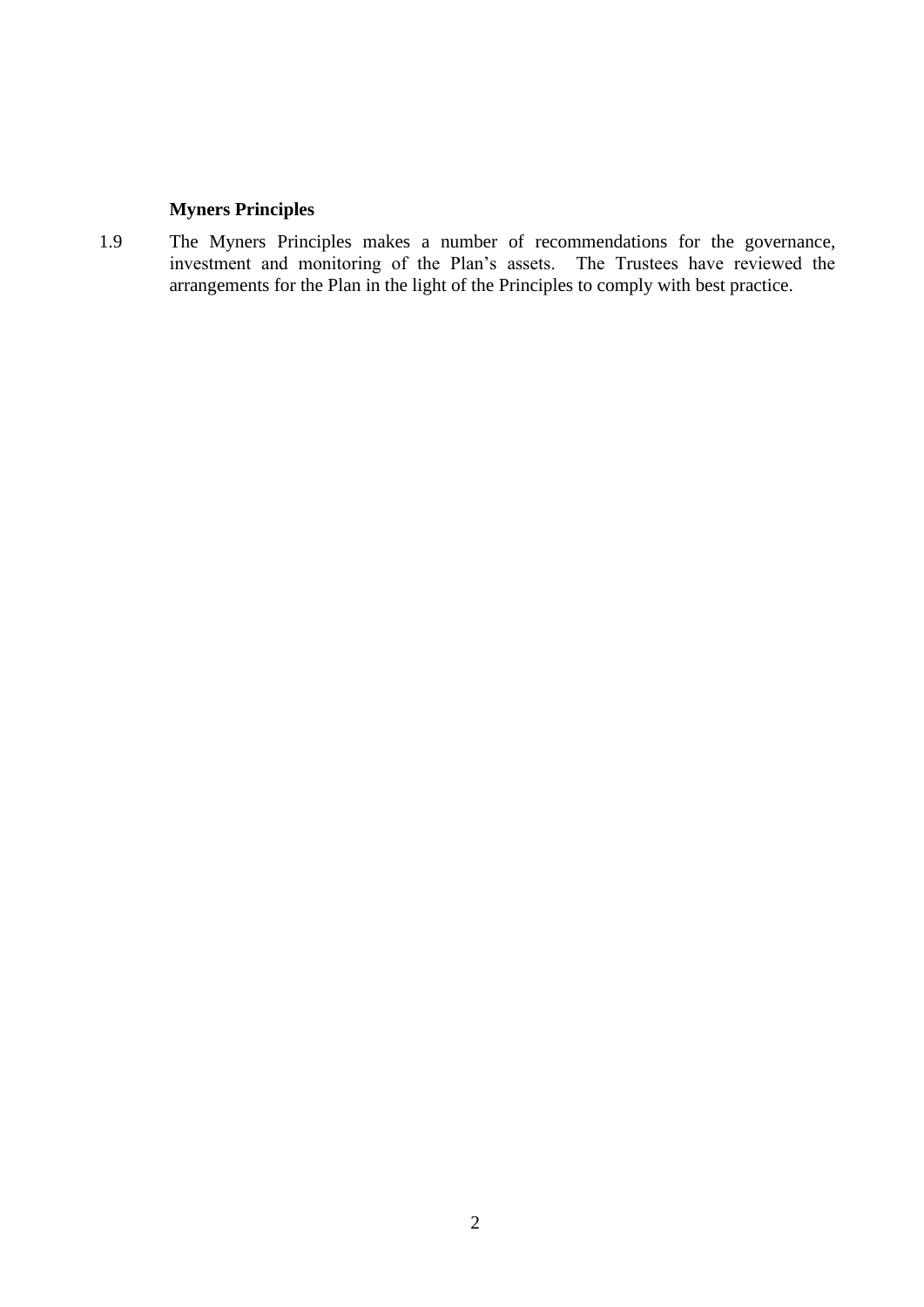#### **Scheme Governance**

#### **The Trustees**

- 2.1 The Trustees are responsible for:
	- Agreeing the overall mission of the Plan and its governance structure
	- Setting an overall risk budget for the Plan and monitoring the investment strategy versus the risk budget
	- Reviewing the suitability of the broad asset allocation policy (ie the division between return seeking and matching assets) following the results of each actuarial review, and/or asset liability study in consultation with the investment consultant and Scheme Actuary.
	- **Establishing broad ranges within which asset allocation must remain, including** admissible asset classes.
	- Consulting with the company when reviewing investment policy issues
	- Reviewing, at least annually and immediately after any significant changes in investment policy, the content of the SIP and modifying if deemed appropriate.
	- Monitoring compliance with the SIP on an ongoing basis
	- Monitoring the investment managers, including the returns achieved by the managers relative to their benchmark on a regular basis.
- 2.2 The Trustees recognise that these responsibilities require a high level of skill and expertise, and they will undertake training and seek advice from their professional advisors as required.

#### **Investment Managers**

- 2.3 The investment managers are responsible for:
	- Implementing at their discretion, but within guidelines given by the Trustees, changes in the asset mix and selecting securities within each asset class.
	- **•** Providing the Trustees with quarterly statements of the assets together with a quarterly report on their actions and future intentions, and any changes to the processes applied to their portfolios.
	- Providing the performance measurer (as appointed from time to time) with the information necessary to calculate performance statistics.
	- $\blacksquare$  Instructing the custodian(s) in respect of any corporate governance activity which is considered to be in the interests of the Plan.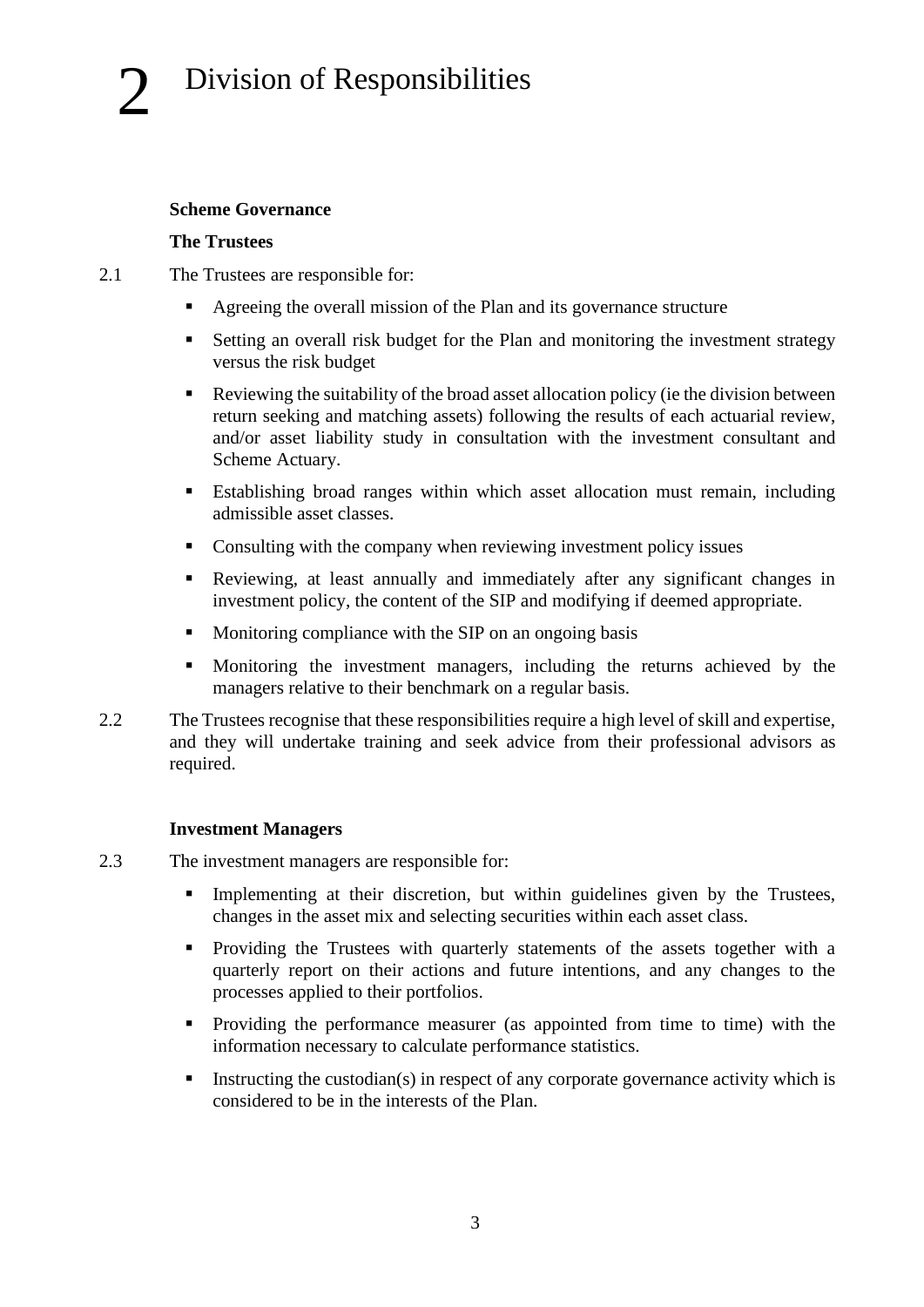- **Informing the Trustees of any changes in the investment objectives or performance** objectives of any pooled fund in which the Plan invests as and when such changes occur.
- Investing cash in a suitable low risk manner.
- Giving effect to the principles contained in this Statement as far as reasonably practical.
- **•** Providing the Trustees with any other reporting as required in this Statement, including reporting on sustainability and stewardship.

#### **Investment Consultant**

2.4 The investment consultant will be responsible for:

- Participating with the Trustees in reviews of this Statement of Investment Principles.
- Proactively advising the Trustees on:
	- Any changes in the investment managers organisations that could affect the interests of the Plan.
	- Any changes in the investment environment that could present either opportunities or problems for the Plan.
	- Advising on the selection/de-selection of new managers and/or custodians.
- Undertaking project work as required including:
	- Reviews of asset allocation policy.

#### **Scheme Actuary**

- 2.5 The Scheme Actuary's responsibilities include:
	- Liaising with the Investment Consultant on the suitability of the Plan's investment strategy, including reviewing asset allocation policy, given the financial characteristics of the Plan.
	- Assessing the Plan-specific funding position of the Plan (see Section 3) and advising on the appropriate response to any shortfall.
	- **•** Performing periodic actuarial valuations and advising on the appropriate contribution levels.
- 2.6 The Trustees believe that the current advisory arrangements (using a single firm for both actuarial and investment advice) has certain advantages for the Plan. They will continue with this arrangement until it ceases to be appropriate.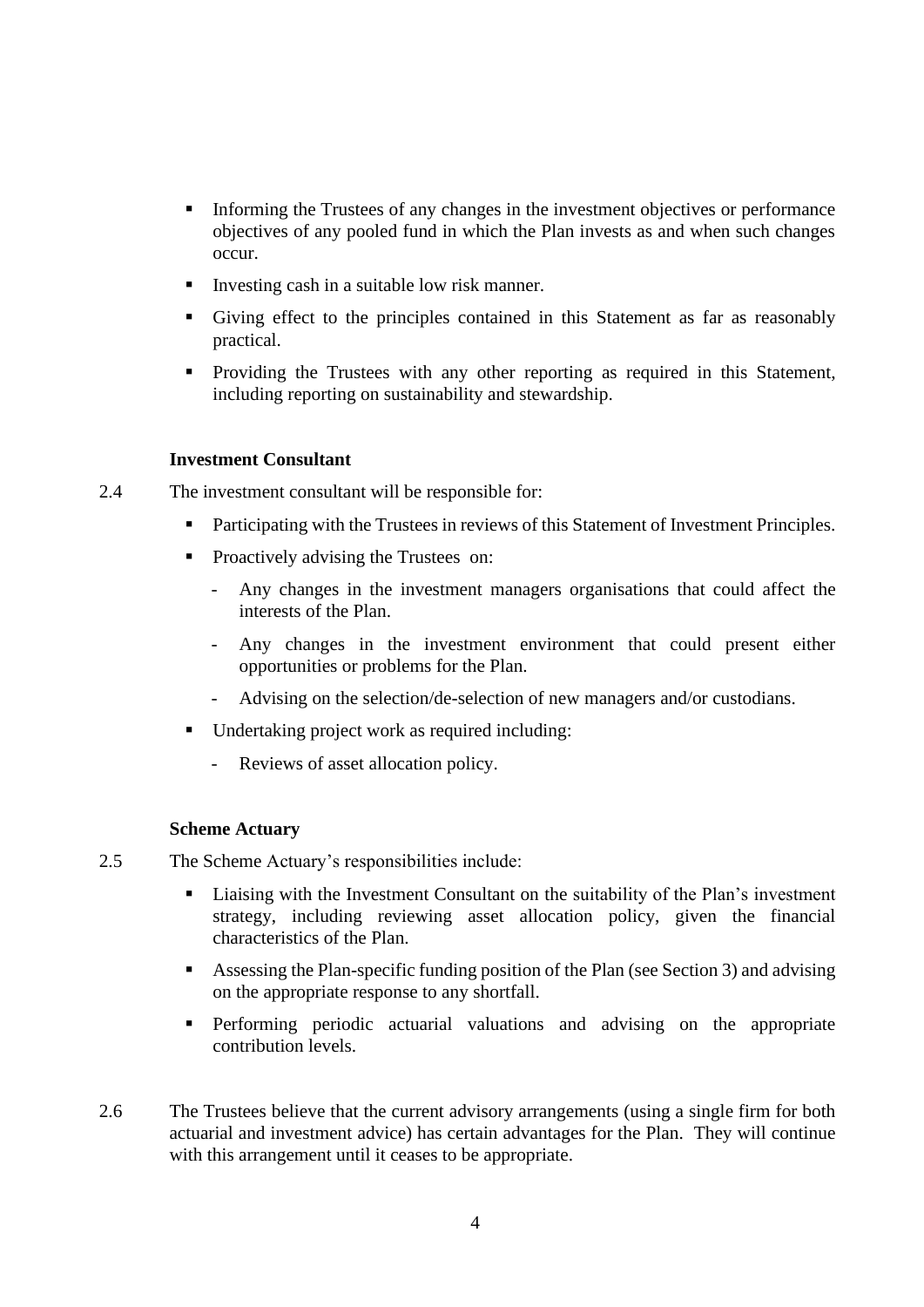2.7 The Trustees have agreed investment management fees based on the value of the assets under management, on a manager by manager basis detailed in the respective Investment Manager agreements (IMAs). Investment management fees cover a given scope of services which includes consideration of long-term factors and engagement. Consultancy fees are charged on a time cost or fixed cost basis. The Trustees believe these arrangements to be competitive and in line with market practice.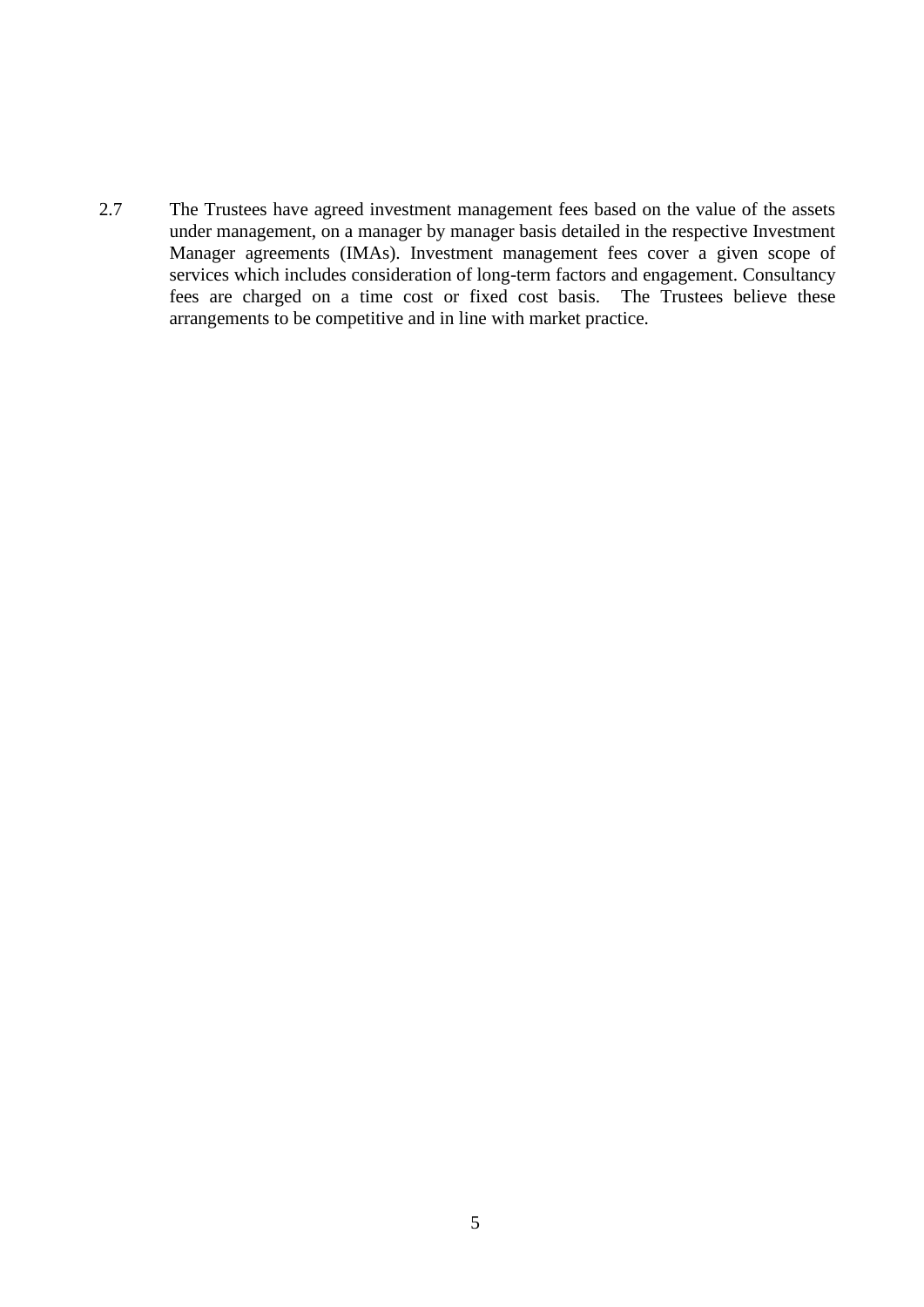## 3 Current Investment Principles Defined Benefit Section

#### **Objectives**

- 3.1 Following the announcement of the future closure of the Greenock facility and future cessation of future service accrual, the Plan is looking to meet benefit payments directly from the Plan's assets as and when they fall due. The Plan will also consider the merits of transferring the liabilities to an insurer at an opportune time in the future (i.e. transact a buy-out or buy-in of the Plan's liabilities).
- 3.2 The investment objectives of the Defined Benefit Section of the Plan are:
	- Reduce the risk of assets failing to meet the long term liabilities of the Plan.
	- Protect the Plan's funding level.
	- Target an ongoing funding level of 100% on a self-sufficiency liability measure of approximately gilts  $+ 0.5\%$  per annum.
	- Harmonise the investment outcomes (and portfolio) with the basis used to value the Plan's liabilities for Company accounting purposes.
	- Minimise the expectation for future Company contributions.
	- Reduce the expectation of the Plan's funding level falling below 100% on the Company accounting basis.
- 3.3 The Trustees have considered the objectives above in setting the investment strategy, and will continue to take these into account in making any future changes to the investment portfolio, in consultation with the Company.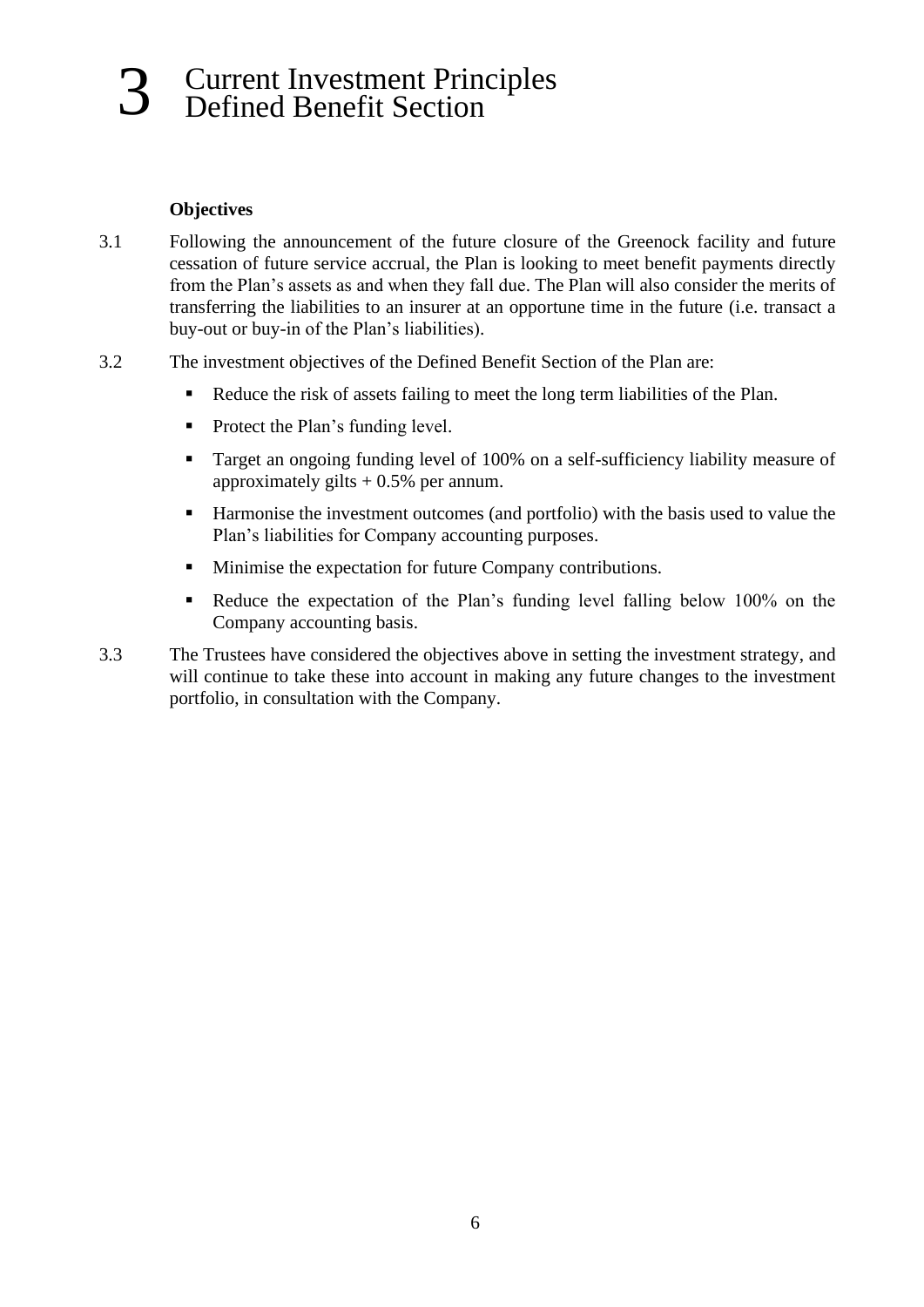#### **Asset allocation**

- 3.4 Willis Towers Watson currently pro-actively advises the Trustees on the investment strategy and manager structure of the investment portfolio. The current policy allocates 30% of the Plan's assets to equity assets, 34.5% to Index-Linked Gilts, 18% to Fixed-Interest Gilts and 17.5% to Corporate bonds.
- 3.5 The current asset allocation is being reviewed and the Plan is likely to transition to an investment portfolio which appropriately reflects the objectives in 3.2 in due course. Specifically, this portfolio will aim to generate sufficient cashflows, with a high degree of confidence, to meet the Plan's benefit payments as and when they fall due. The portfolio would currently be expected to deliver a best estimate return of circa gilts  $+1\%$  per annum, with relatively lower investment risk than the current policy by investing largely in fixed income assets. Other assets that are expected to be considered are intended to generate return via contractual cashflows.
- 3.6 The Trustees recognise that the revised portfolio may represent a significant shift in asset allocation from the current strategic benchmark, and thus would look to transition the assets gradually. This is expected to be via an intermediate portfolio which utilises the current asset classes, but with a reduced allocation to equity and a greater allocation to bonds. The Trustees consider that the asset allocation policy for the Plan will ensure that the assets of the Plan include suitable investments, that those assets are appropriately diversified, and that there is a reasonable expectation of meeting the Plan's investment objectives.
- 3.7 The Trustees will not directly hold any Company-related investments, as defined by section 40 of the Pensions Act, except to the extent that they form part of any recognised index being tracked by a passive manager.

#### **Manager Structure**

- 3.8 Within the current portfolio, the Trustees have appointed one passive manager for quoted assets, and one specialist active manager to manage the property portfolio (which is in the process of being wound down).
- 3.9 The Plan's structure is liable to change, dependent on investment strategy decisions agreed between the Trustees and Willis Towers Watson, and particularly in light of the expected changes to achieve the investment objectives in 3.2. Details of the current manager structure of the Portfolio are included in Appendix A.

#### **Performance Objectives and Investment Return**

3.10 The Trustees are not involved in the investment managers' day to day method of operation. However, they will monitor the returns achieved by the managers relative to their benchmark on a regular basis.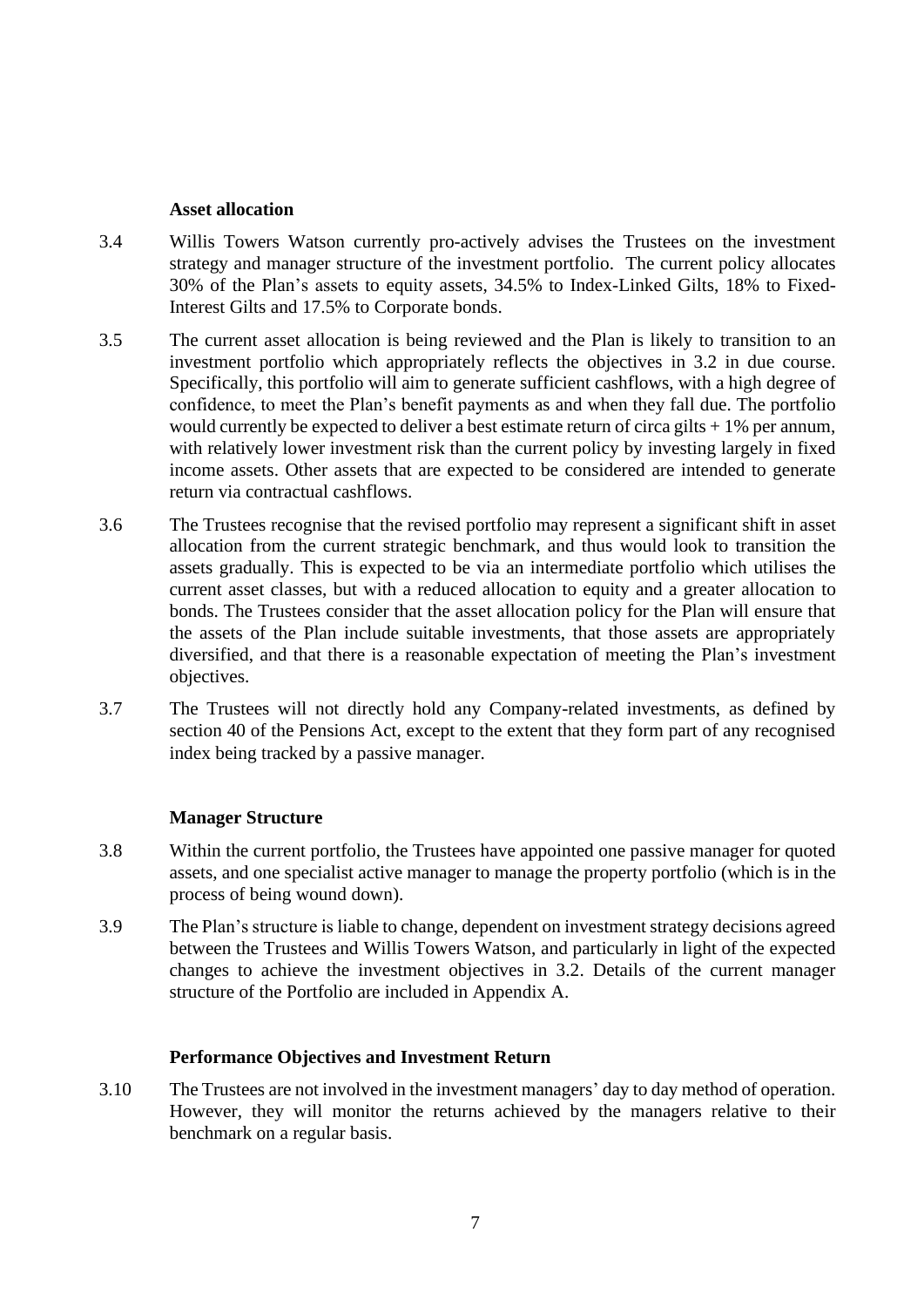- 3.11 Each manager/portfolio is managed to a specific performance objective that is consistent with the overall objectives of the Plan in aggregate, including the overall risk tolerance of the Trustees.
- 3.12 The current Plan asset allocation benchmark is 30% in equities and 70% in bonds:

| <b>Asset Class</b>        | $\frac{0}{0}$ | <b>Benchmark Index</b>                       |
|---------------------------|---------------|----------------------------------------------|
| <b>Global Equities</b>    | 17.5          | FTSE All World Sterling Hedged Index         |
|                           |               |                                              |
| <b>Global Equities</b>    | 12.5          | 30% FTSE All Share Index                     |
|                           |               | 60% FTSE All World Developed (ex UK)         |
|                           |               | <b>Sterling Hedged Index</b>                 |
|                           |               | 10% MSCI Emerging Markets Index              |
| UK Fixed Interest         | 18.0          | FTSE UK Gilts Over 25 Years Index            |
| UK Index-Linked           | 11.5          | FTSE UK Gilts Index-Linked Over 25 Years     |
|                           |               | Index                                        |
| UK Index-Linked and       | 23.0          | Not applicable                               |
| <b>Network Rail Bonds</b> |               |                                              |
| Global Corporate          | 8.5           | Barclays Capital Global Corporates 500 Index |
| <b>Bonds</b>              |               | (GBP Hedged)                                 |
| <b>UK Corporate Bonds</b> | 9.0           | iBoxx Sterling Non-Gilts Index               |
| <b>Total</b>              | 100.0         |                                              |

In addition, the Plan holds a European property allocation, managed by CBRE. This is being wound down, and the Trustees do not intend to increase the allocation to property.

3.13 It is expected that the long term portfolio will be invested in contractual cashflow assets (largely bonds) and the transition to this portfolio will occur gradually. The exact assets that make up this portfolio will need to be considered at the point of implementation.

#### **Rebalancing**

- 3.14 The asset allocation of the Plan will be reviewed as required and at a minimum on an annual basis. The Trustee board will make rebalancing decisions as necessary, and will consider advice provided by the Plan's investment advisors on rebalancing.
- 3.15 The Trustees consider that their strategy will ensure that the assets of the Plan include suitable investments, that those assets are appropriately diversified and that there is a reasonable expectation of meeting the objectives in 3.2.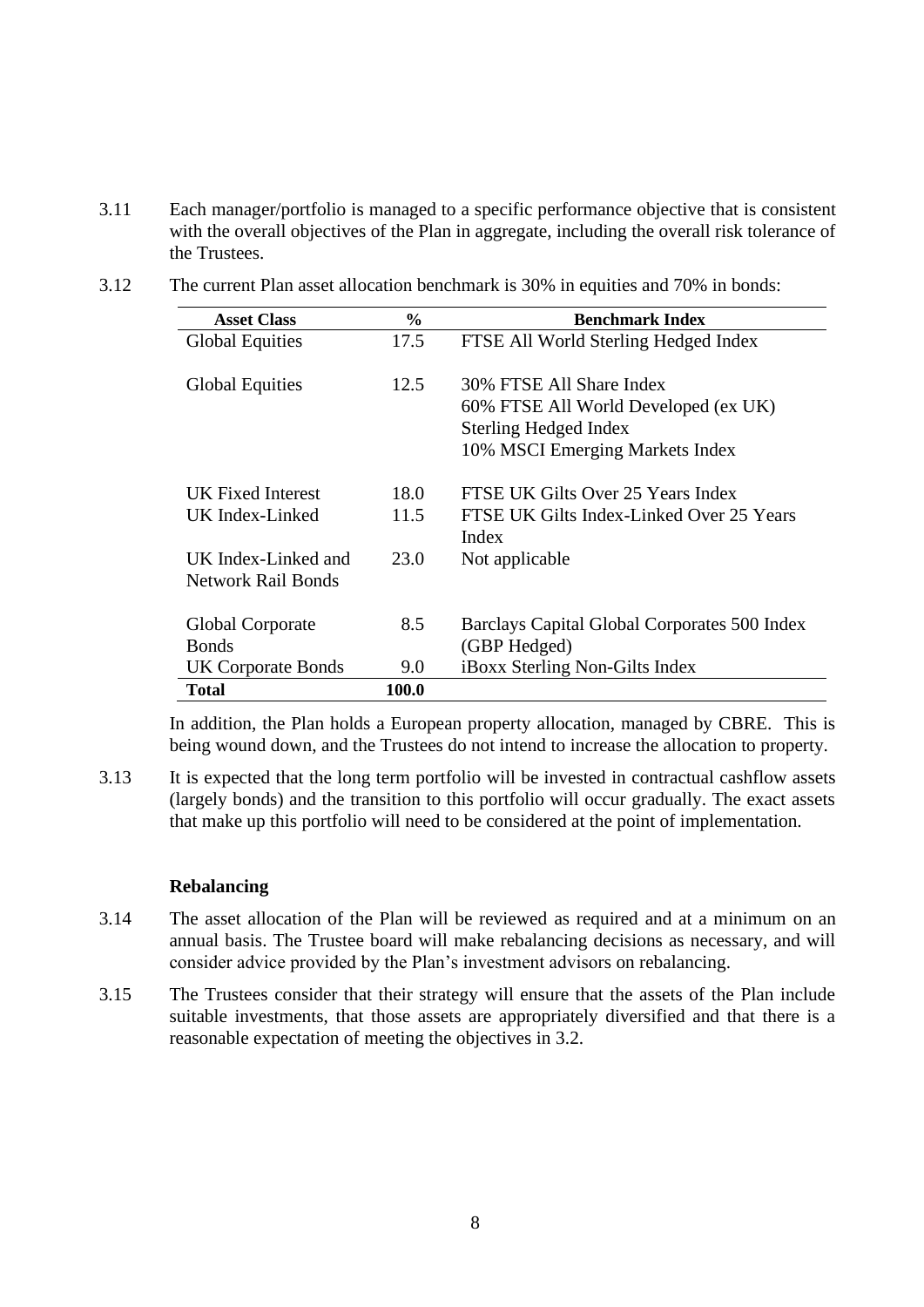#### **Manager Monitoring**

- 3.16 The appointment of investment managers will be reviewed regularly by the Trustees and Willis Towers Watson. The Trustees will monitor the managers' performance, investment process and their compliance with the requirements of the Pensions Act.
- 3.17 Should the Trustees' monitoring process reveal that a manager's portfolio is not aligned with the Trustees' policies, the manager will be terminated and replaced. Where the manager's portfolio is segregated however, the Trustees will engage with the manager to encourage alignment. If, following engagement, it is the view of the Trustees that the degree of alignment remains unsatisfactory, the manager will also be terminated and replaced.
- 3.18 The Trustees appoint the investment managers with an expectation of a long-term partnership, which encourages active ownership of the Plan's assets. When assessing a manager's performance, the focus is on longer-term outcomes, and the Trustees would not expect to terminate a manager's appointment based purely on short term performance. However, a manager's appointment could be terminated within a shorter timeframe due to other factors such as a significant change in business structure or the investment team.
- 3.19 The Trustees rely on the managers to monitor costs and charges on an ongoing basis as part of their portfolio management activities under MiFID II regulations, including costs associated with portfolio turnover. MiFID II requires investment firms to disclose appropriate information on all costs and related charges for both investment and ancillary services. These disclosures include an ex-ante report which shows aggregated expected costs and charges for proposed investments (and is provided to the Trustees before an investment is made), and an ex-post report which shows aggregated costs and charges that have actually been incurred (and is provided to the Trustees at least annually). The Trustees expect that the managers will aim to keep such costs within reasonable levels.

#### **Responsible investing**

- 3.20 The Trustees understand that sustainability factors (including those related to ESG and climate change) and stewardship may impact the Plan's financial outcomes.
- 3.21 The Trustees have delegated responsibility for the selection, retention and realisation of investments to the investment managers, as well as the responsibility for the exercising of ownership rights (including voting rights) attaching to the investments. The Trustees recognise that with a largely passive portfolio, the managers take no material decisions on the holdings to be included in the portfolio. However, the Trustees expect the managers to engage with the companies and issuers in which they invest in relation to the financial and non-financial implications of sustainability issues.
- 3.22 For most of the Plan's investments, the Trustees expect the investment managers to invest with a medium to long time horizon, and to use their engagement activity to drive improved performance over these periods. Accordingly, the Trustees' policy is to engage with the managers to understand their policies on sustainability and stewardship, and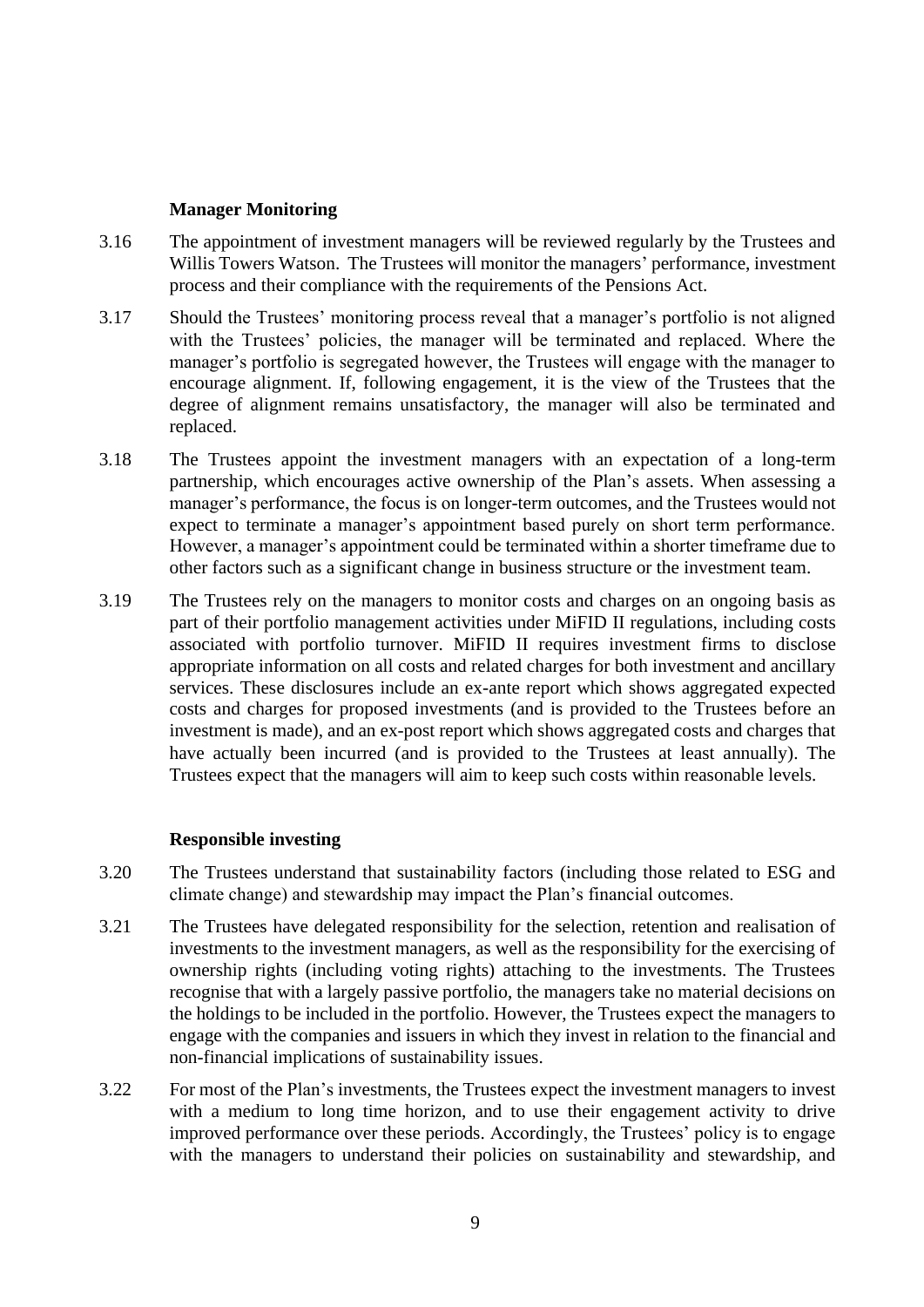review these policies regularly to ensure that the managers are carrying out their delegated responsibilities. The Trustees will also review monitoring reports on sustainability and stewardship from the managers (e.g. voting records) with respect to relevant matters including capital structure of investee companies, actual and potential conflicts, other stakeholders and ESG impact of underlying holdings on at least an annual basis.

- 3.23 In addition, the Trustees will seek to incorporate sustainability and stewardship amongst the criteria used when considering the Plan's investment strategy and the selection of investment managers, provided that the inclusion of these does not negatively impact the Plan's long-term investment objectives.
- 3.24 The Trustees do not take into account non-financial factors as part of their investment considerations.

#### **Additional Voluntary Contributions**

3.25 The Trustees provide a facility for members to pay AVCs into the Plan. The assets attributable to these contributions are held separately from the main fund in the form of insurance contracts with a number of Life Assurance Companies.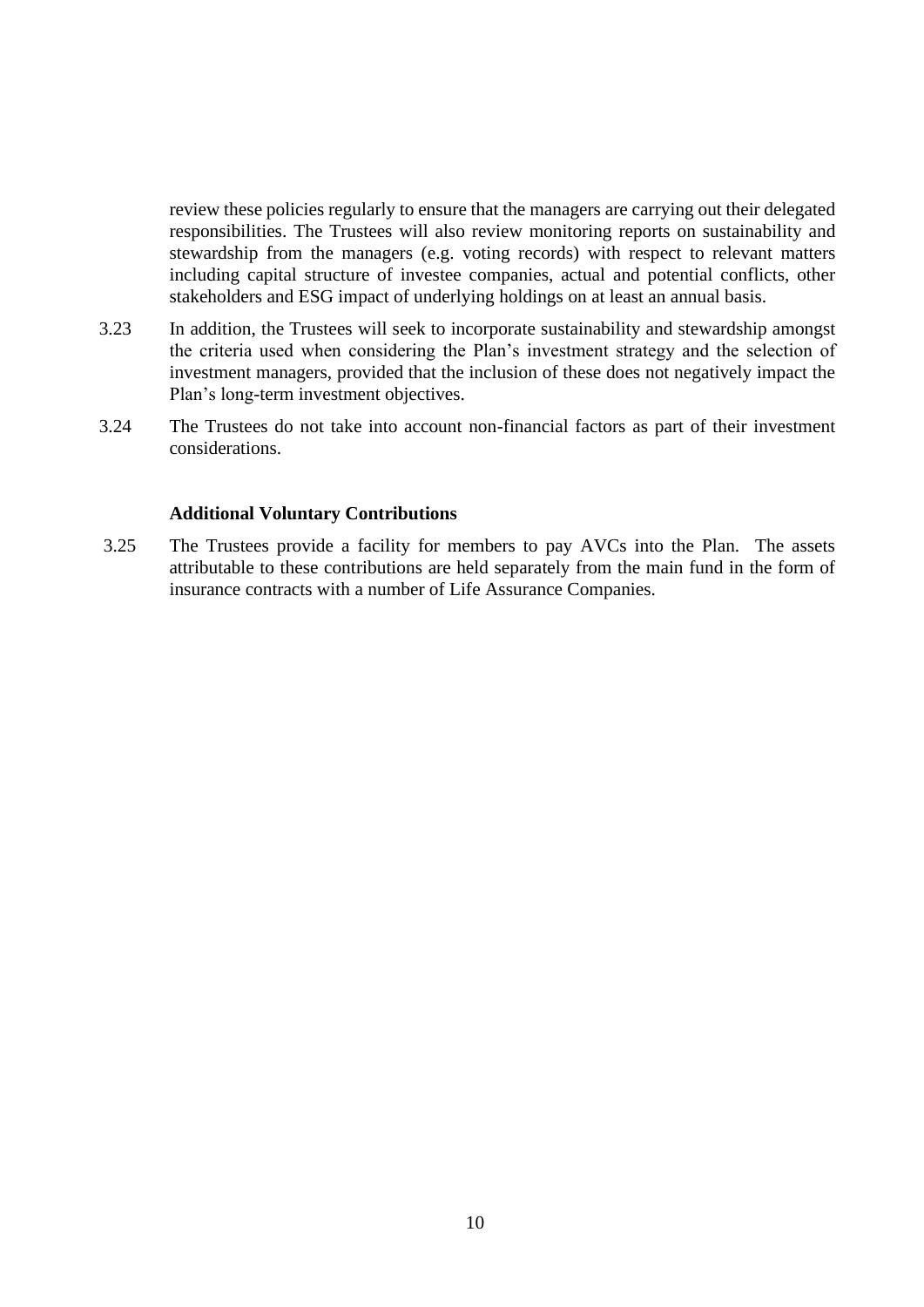## 4 Current Investment Principles Defined Contribution Section

#### **Objectives**

- 4.1 The Defined Contribution Section has been established primarily to pay benefits to members on retiring from the Plan as well as to provide benefits to members' dependants on death before retirement. These benefits are funded, in part, by member contributions. In the Defined Contribution Section, the Company contributes a specified amount on behalf of each member.
- 4.2 Benefits for active members in the Defined Contribution Section are determined by the value of their individual accounts, which accumulate with the investment returns earned thereon. Deferred members' benefits are also determined by the value of their individual accounts, which accumulate with the investment returns earned thereon.
- 4.3 The time horizon for members of the Defined Contribution Section depends on their individual circumstances. The time horizon will likely impact the members' individual investment decisions.
- 4.4 The Trustees recognise that members of the Defined Contribution Section have differing investment needs, that these may change during the course of their working lives and that they may have differing attitudes to risk.
- 4.5 The Trustees believe that members should generally make their own investment decisions based on their individual circumstances but has made available a default investment option. It regards its duty as making available a range of investment options which enables members to tailor their investment strategies to their own needs.
- 4.6 The Trustees' investment objective is to make available a range of Investment Funds which serve to meet in general the varying investment needs and risk tolerances of the Defined Contribution Section.

#### 4.7 **Self-Select funds**

The following funds are available to the members of the Defined Contribution Section.

- 30:70 Currency Hedged Global Equity Index Fund
- 50:50 Global Equity Index Fund
- Over 5 Year Index-Linked Gilt Index Fund
- Over 15 Year Gilt Index Fund
- Over 15 Year Corporate Bond Index Fund
- Cash Fund

The Trustees will review and may revise from time to time the range of Funds made available to ensure that they remain appropriate. The last review was conducted in December 2013.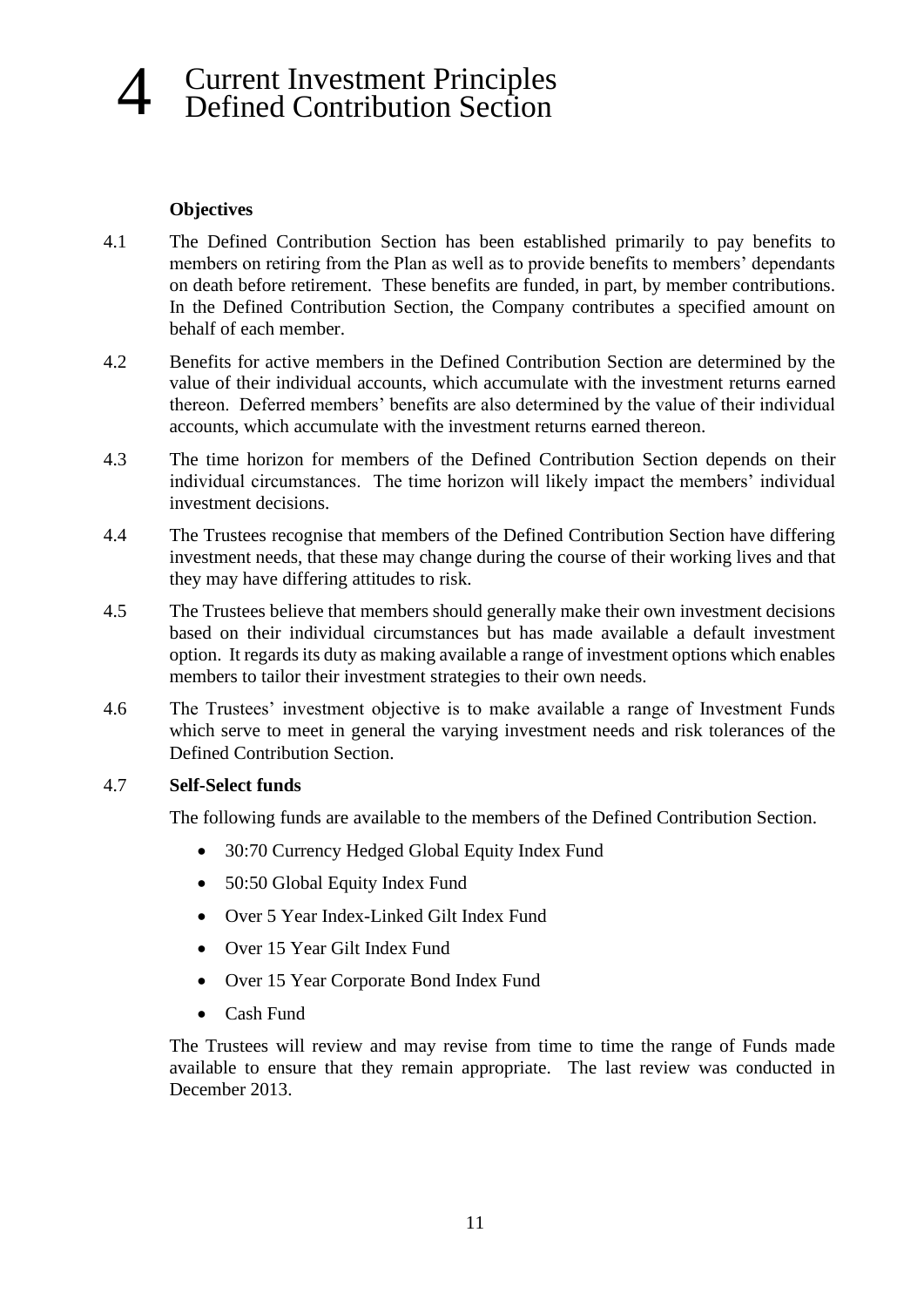#### 4.8 **Lifestyle strategies**

The Plan offers members three lifestyle strategy options which take the members from a Growth Phase through the Pre-Retirement Phase to their retirement portfolio over a period of either 5 years or 10 years.

#### 4.9 **Default Option**

The Trustees decided that the default investment option should be a lifestyle strategy as follows:

Growth Phase Allocation

• 30:70 Currency Hedged Global Equity Index Fund : 100%

Pre-Retirement Phase

- Uniform transition to Retirement Allocation over period of 10 years from retirement
- Cash will be introduced 3 years from members' retirement date
- Switching will occur on a quarterly basis

Retirement Allocation

- Over 15 Year Corporate Bond Index Fund : 38%
- Over 15 Year Gilt Index Fund : 37%
- Cash Fund : 25%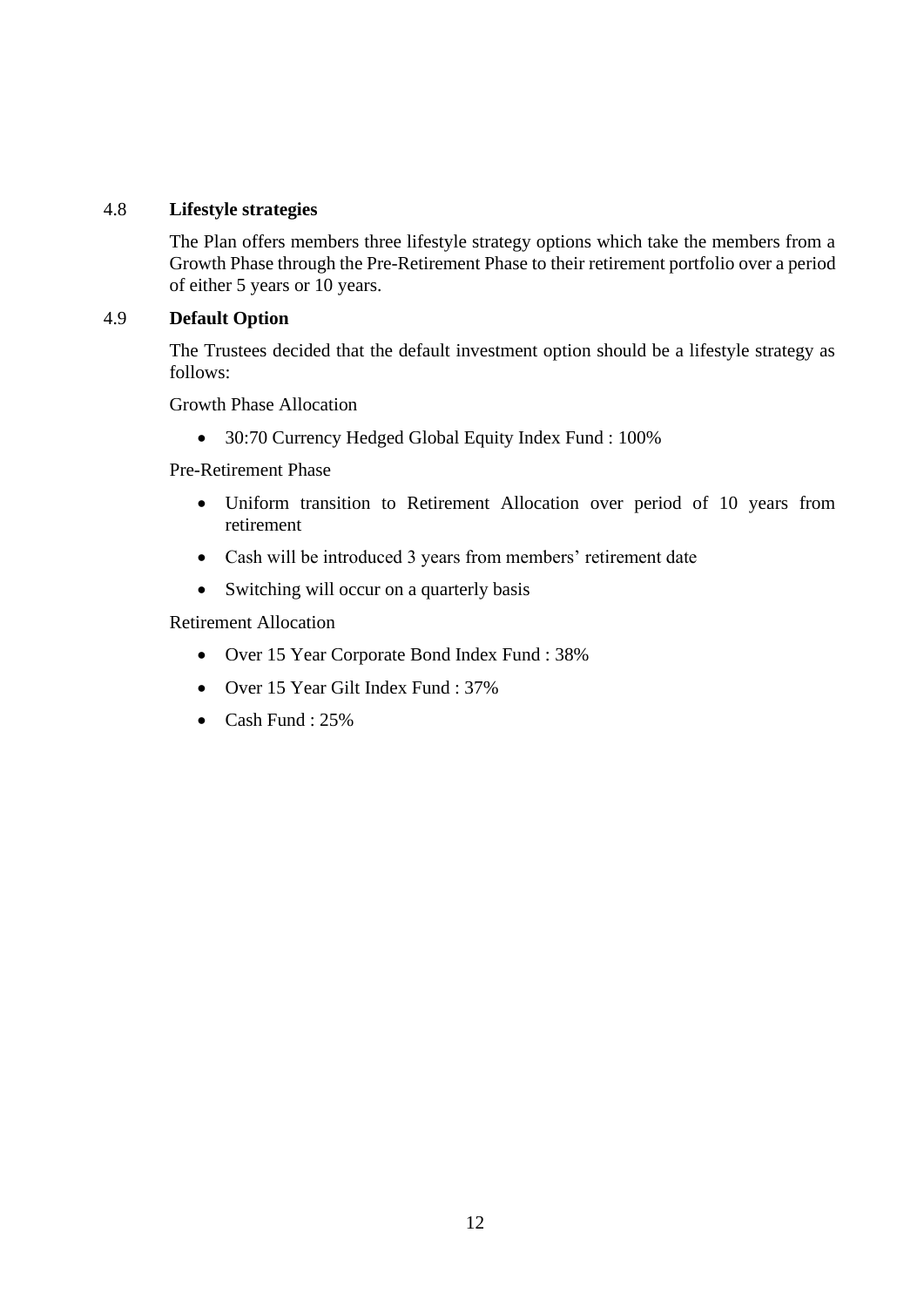- 5.1 The Trustees recognise a number of risks involved in the investment of the assets of the Defined Benefit Section of the Plan:
	- Solvency risk and mismatching risk measured through the qualitative and quantitative assessment of the expected development of the liabilities relative to the current and alternative investment policies (through the process of "risk budgeting" and "asset-liability modelling"); managed through assessing the progress of the actual growth of the liabilities relative to the selected investment policy.
	- *Manager risk* measured by the expected deviation of the prospective risk and return, as set out in the managers' objectives, relative to the investment policy; managed by monitoring the actual deviation of returns relative to the objective and factors supporting the manager's investment process.
	- *Liquidity risk* measured by the level of cash flow that may be required by the Plan over a specified period; managed by regular review from the Administrator through estimates of the monthly benefit outgo, who will inform the Trustees of a foreseeable insufficiency of the Plan's cash balances to meet benefit outgo.
	- *Inappropriate investments* addressed through constraints on the use of derivatives, gearing, specific asset limits and other restrictions within the Investment Management Agreements.
	- *Currency risk* managed by the use of hedged share classes of pooled fund investments
	- *Political risk* measured by the level of concentration of any one market leading to the risk of an adverse influence on investment values arising from political intervention; managed by regular reviews of the actual investments relative to policy and through regular assessment of the levels of diversification within the existing policy.
	- Sponsor risk measured by the level of ability and willingness of the sponsor to support the continuation of the Plan and to make good any current or future deficit; managed by assessing the interaction between the Plan and the sponsor's business.
- 5.2 The Trustees have considered risk for the Defined Contribution Section of the Plan from a number of perspectives. In particular,
	- o Risk of capital loss in nominal terms
	- o Risk of erosion by inflation
	- o Annuity purchase risk
	- o Liquidity risk managed by offering members pooled funds that facilitate the availability of assets to meet benefit outflows.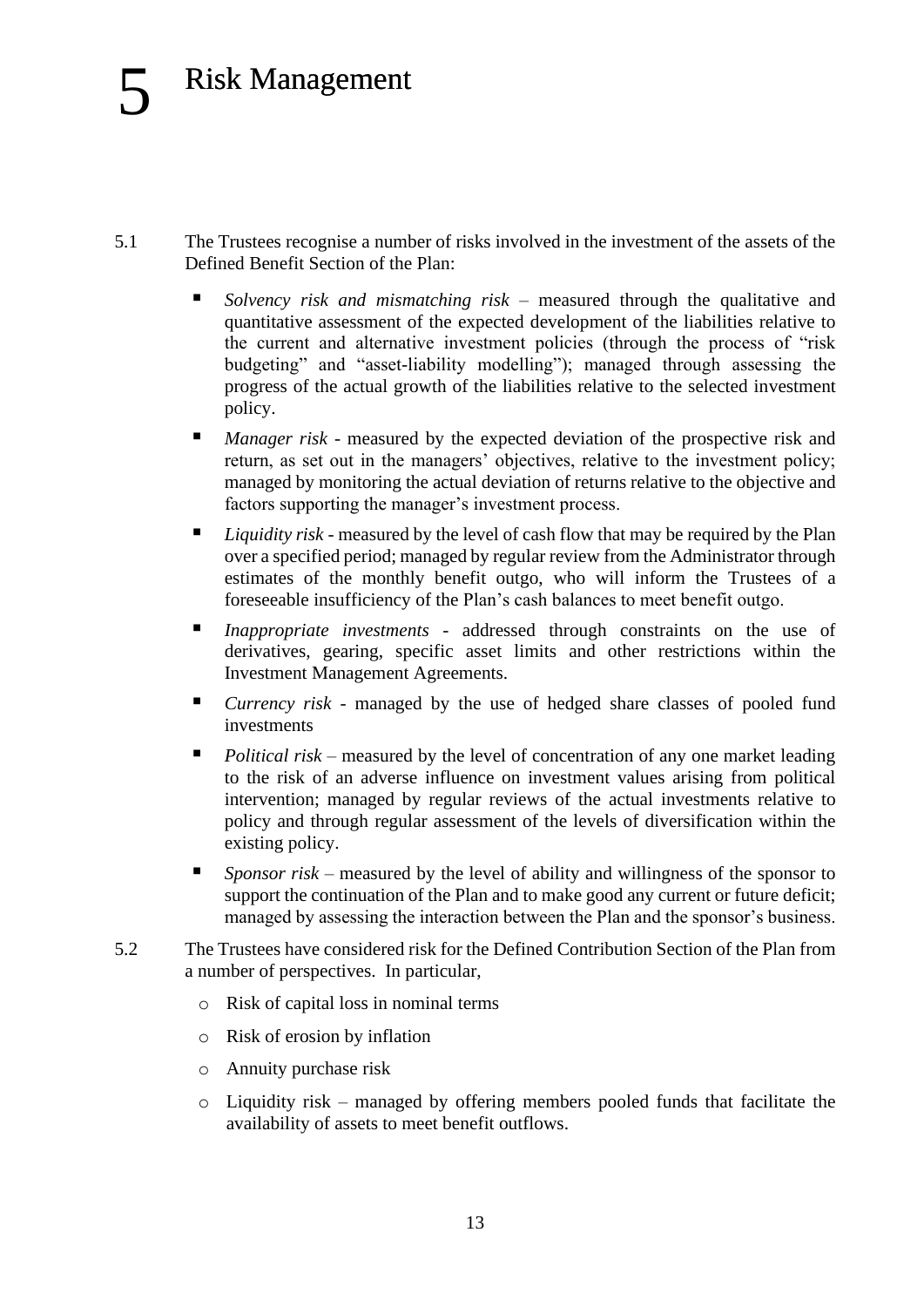- o Risk of selecting an inappropriate investment. The Trustees remind members to take advice when members select funds in which they wish to invest. The reminder is intended to seek to ensure that members are invested in options appropriate to their needs and circumstances.
- 5.3 The Trustees continue to monitor these risks.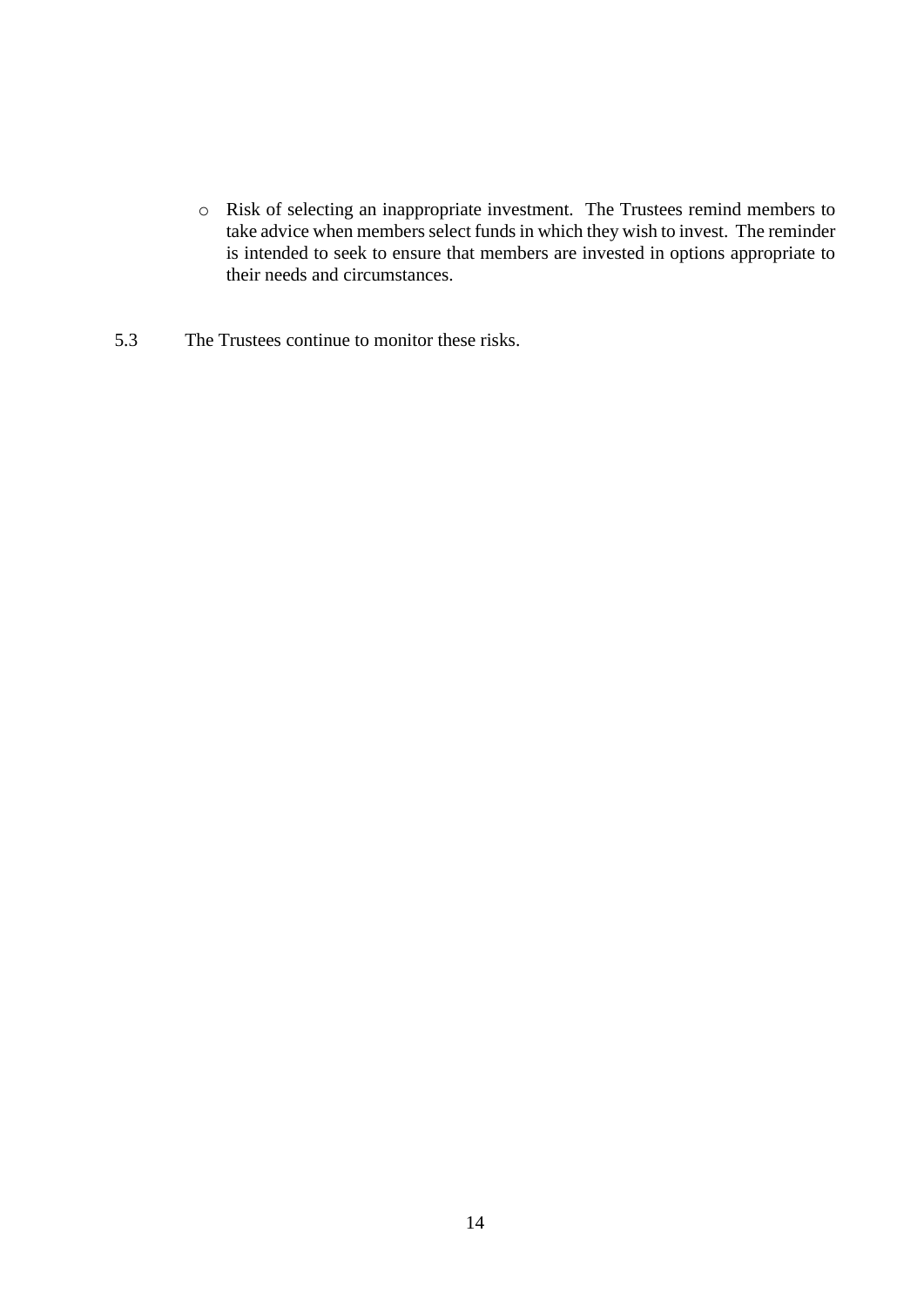# A Current Investment Manager Structure of the Portfolio

### **Appendix A**

The structure of the Defined Benefit Section at the time of adopting this statement is set out below:

|                  | <b>Target allocation</b> | Asset class                         | <b>Mandate description</b>                                                                                                                                                                                                                                                                                                                                                                                                         |
|------------------|--------------------------|-------------------------------------|------------------------------------------------------------------------------------------------------------------------------------------------------------------------------------------------------------------------------------------------------------------------------------------------------------------------------------------------------------------------------------------------------------------------------------|
| <b>Equities</b>  |                          |                                     |                                                                                                                                                                                                                                                                                                                                                                                                                                    |
| <b>BlackRock</b> | 17.5%                    | Equities                            | Passively managed equities portfolio<br>BlackRock Emerging Markets Index Sub Fund,<br>Aquila Life UK Equity Index Fund, Aquila Life World<br>ex-UK GBP Hedged Equity Fund (in accordance with<br>the FTSE All World Sterling Hedged Index)                                                                                                                                                                                         |
| <b>BlackRock</b> | 12.5%                    | Equities                            | Passively managed equities portfolio<br>10% BlackRock Emerging Markets Index Sub Fund,<br>Aquila Life UK Equity Index Fund,<br>30%<br>60% Aquila Life World ex-UK GBP Hedged Equity<br>Fund                                                                                                                                                                                                                                        |
| <b>Bonds</b>     |                          |                                     |                                                                                                                                                                                                                                                                                                                                                                                                                                    |
| <b>BlackRock</b> | 52.5%                    | <b>UK Gilts</b>                     | Passively managed gilts portfolio<br>23% allocation to a Buy and Hold portfolio of Index-<br>linked gilts and Network Rail bonds<br>18.0% allocation to the Aquila Life Over 25 Years UK<br>Gilts Index Fund managed to track the FTSE UK Gilts<br>Over 25 Years Index<br>11.5% allocation to the Aquila Life Over 25 Years<br>Index-Linked Gilt Index Fund managed to track the<br>FTSE UK Over 25 Years Index-Linked Gilts Index |
| <b>BlackRock</b> | 9.0%                     | Global<br>Corporate<br><b>Bonds</b> | Global Screen Corporate Bond Fund measured<br>against the Barclays Capital Global Corporate 500<br>Index<br>The Fund seeks to maximise total return, consistent<br>with preservation of capital and prudent investment<br>management.                                                                                                                                                                                              |
| <b>BlackRock</b> | 8.5%                     | UK Corporate<br><b>Bonds</b>        | Passively managed gilts portfolio<br>iBoxx Sterling Non-Gilts Index                                                                                                                                                                                                                                                                                                                                                                |
| <b>Property</b>  |                          |                                     |                                                                                                                                                                                                                                                                                                                                                                                                                                    |
| <b>CBRE</b>      | N/A                      | Property                            | Semi open-ended Europe ex-UK property fund of<br>funds, with a finite life of 10 years. The Plan is<br>targeting a return of 8-10% pa net of fees.                                                                                                                                                                                                                                                                                 |